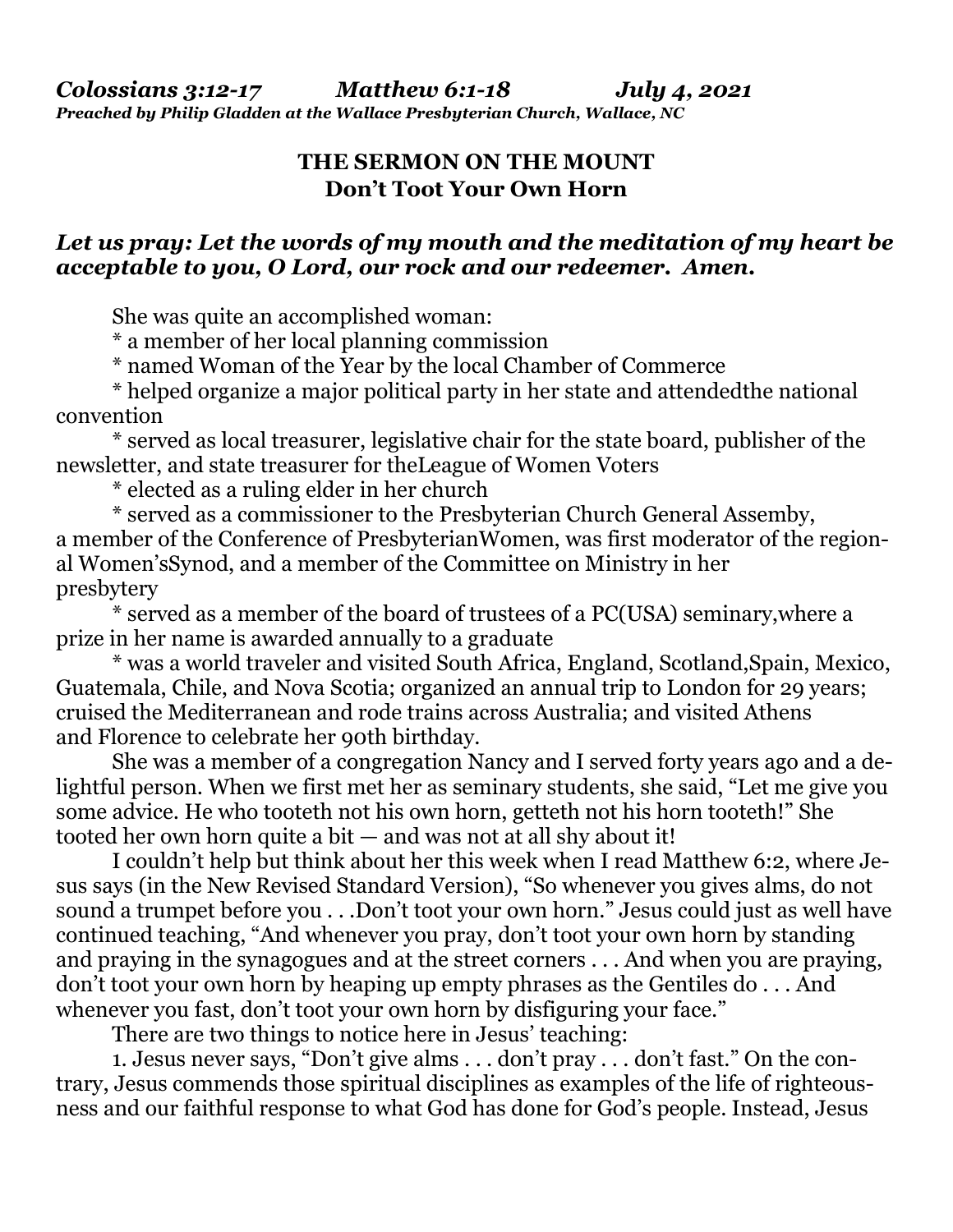teaches "Don't do it like they do . . . but do it as I tell you." Jesus focuses on the motivation behind the action and the expected response . . . "they have received their reward; your Father will reward you."

 2. Notice how Jesus says "*whenever* you give alms . . . *whenever* you pray . . . *when* you are praying . . . and *whenever* you fast." He doesn't say "*if* you give alms . . . *if* you pray . . . *if* you are praying . . . *if* you fast." Jesus just assumes his listeners will regularly give alms, pray, and fast as part of their religious practices as they seek to have a right relationship with God. So, in keeping with the spirit of the whole Sermon on the Mount, Jesus teaches us that right actions come from right attitudes — toward God and toward others.

 Jesus chose three fundamental and very visible spiritual actions to get his point across — putting money in the offering plate, praying, and fasting. It would be easy to call attention to yourself — to toot your own horn — as you practiced any one or all three of these. But those are just three examples of a faithful Jewish life before God. One rabbi identified the four fundamental components of Judaism as: (1) Covenant being part of relationships that matter, especially the relationship with your Creator; (2) Torah (or Law) — the ongoing conversation about what it means to live into that covenant; (3) Mitzvah (or commandment) — the decisions and actions that express and strengthen being and living in a covenant; and (4) Teshuvah (or atoning) — the hard work of correcting your course when you get off the track of being and living in covenant.<sup>1</sup>

 Another rabbi writes in his article, "The Pathway to a Daily Jewish Spiritual Practice," about the importance of such a spiritual practice for all contemporary believers: "Today we too can't leave Jewish life in the hands of the rabbis, the cantor and educators — the modern priests of our synagogue community. It is up to each Jew to become empowered by these godly commands. . . Just as the sacrifices were offered daily, so let us ponder how we can incorporate a daily Jewish spiritual practice into our lives." That rabbi then lists such daily spiritual practices as gathering around the table, blessing the food, and being aware of God's presence; setting aside a time for daily prayer and meditation; charitable giving in the home, office, and community; and studying Torah/God's Word and working on incorporating what you learn into your daily life. The rabbi concludes, "Finally, we are all responsible for keeping the fire burning. Each of us is like a Levite, empowered by the Divine to bring, to offer, to uplift ourselves to God in our daily lives."<sup>2</sup>

 Since our Christian faith has its roots deep in the soil of the Jewish faith, it should come as no surprise that traditional and fundamental Christian spiritual disciplines reflect those that Jesus taught. As we have been reminded the last several Sundays, the order and motivation of our spiritual disciplines is important. Just as the commandments are meant to show us how to live a life of grateful obedience to God for what God has already done for us, so Christian spiritual practices are meant to nurture our right relationship with God. As one person has put it, "Practices such as reading Scripture and praying are important  $-$  not because they prove how spiritual we are  $-$  but because God can use them to lead us into life."3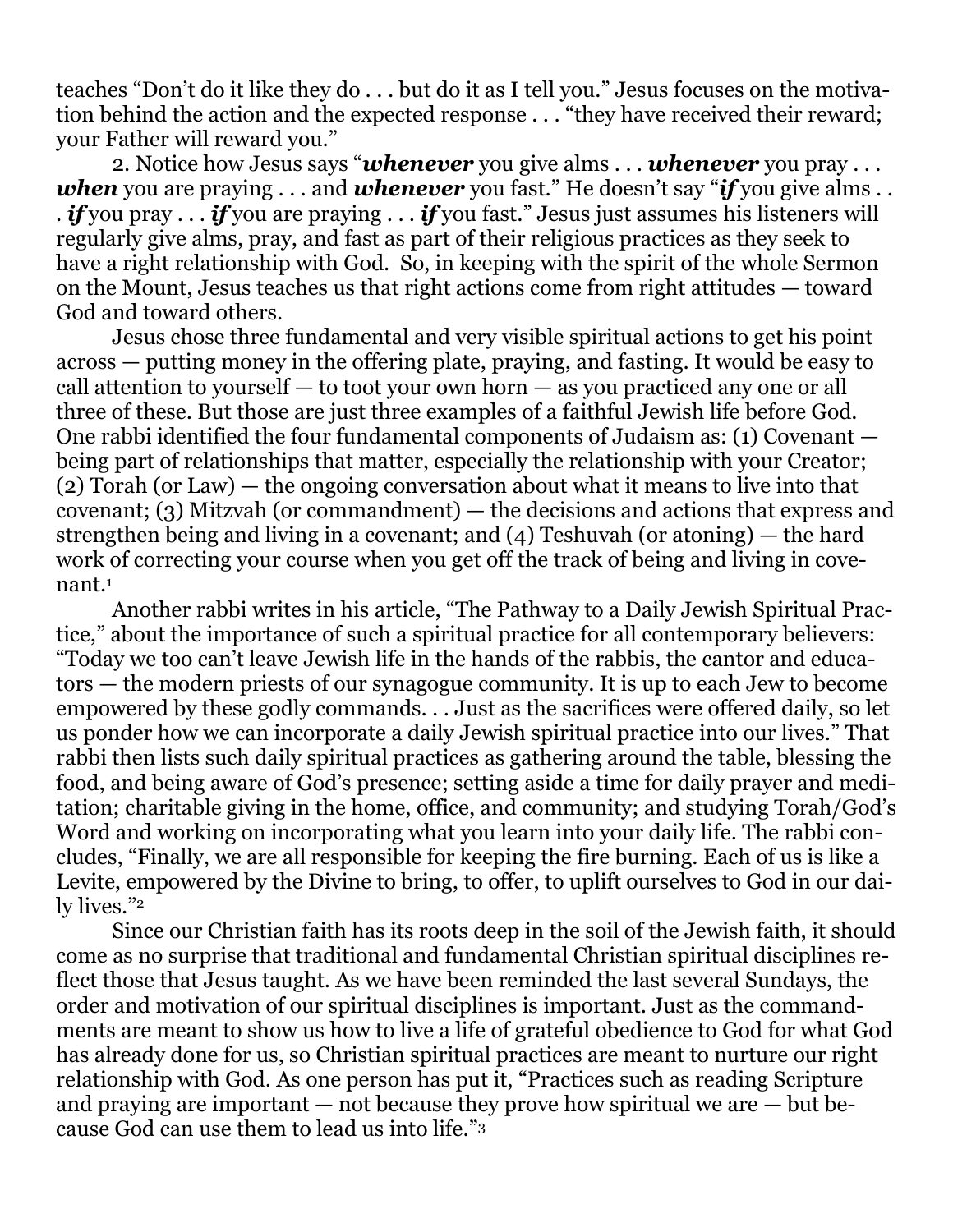Here is a list of twelve ancient, traditional, fundamental, and completely contemporary spiritual disciplines that God can and does use to lead us into life. As I share them, imagine hearing Jesus say "whenever you do this, don't toot your own horn . . .": meditation, prayer, fasting, study, simplicity, solitude, submission, service, confession, worship, guidance, and celebration.<sup>4</sup>

 The other day Nancy and I were talking with a woman from Wilmington who was visiting in our house. When Nancy told her we are both ministers, she asked, "Do you practice your ministry here in Wallace?" The way she phrased the question really struck me. I knew what she meant — "Are you ministers here in Wallace?" — but I should have told her, "Yes, I have to practice my ministry every day, because I fall short every day and because it's how God can lead me into life!"

 The New Revised Standard Version of Matthew 6:1 reads, "Beware of practicing your piety before others in order to be seen by them; for then you have no reward from your Father in heaven." Jesus might have said, "Beware of being pious before others in order to be seen by them  $\dots$  "Pious" is an interesting word  $-$  it's what is called a "contranym," a word with two meanings that happen to be the opposite of each other. Positively, "pious" can mean "devoutly religious, marked by or showing reverence for God and devotion to divine worship." Unfortunately, "pious" is often more associated with negative meanings such as making a hypocritical display of virtue, marked by conspicuous religiosity, or marked by sham or hypocrisy."

 Maybe Jesus intentionally used this "contranym" to teach us how to live in a right relationship with God. He developed a rhythm in these words: "Whenever you do this, don't do that . . . whenever you do this, do that . . ." The spiritual practices lead us to a "pious" life in the best sense of the word, showing reverence to God and guard us against striving for a "pious" life in which we toot our own horn.

 The great Reformer Martin Luther said, "The Christian shoemaker does his duty not by putting little crosses on the shoes, but by making good shoes, because God is interested in good craftsmanship." Luther's observation reminded me of a story from President Jimmy Carter's book *Living Faith* about a visit he and Mrs. Carter had with an Amish bishop in Indiana. President Carter notes that "the Amish religion is based on the New Testament, with an emphasis on Jesus' Sermon on the Mount." The bishop explained to them that when the community gathers for worship, the leader for the day who would preach is chosen by lot or by last-minute consensus. When the President asked the bishop, "How can people prepare for a sermon if they don't know when they will be called?" the bishop modestly replied, "We always have to be ready."

 Then President Carter writes, "A few months later, there was a story in my Sunday school lesson text about a group of Christian laymen involved in missionary work who descended on a small village near an Amish settlement. As is often the habit of eager amateurs seeking a possible convert, they confronted an Amish farmer and asked him, 'Brother, are you a Christian?' The farmer thought for a moment and then said, 'Wait just a few minutes.' He wrote down a list of names on a tablet and handed it to the lay evangelist. 'Here is a list of people who know me best. Please ask them if I am a Christian.'"5